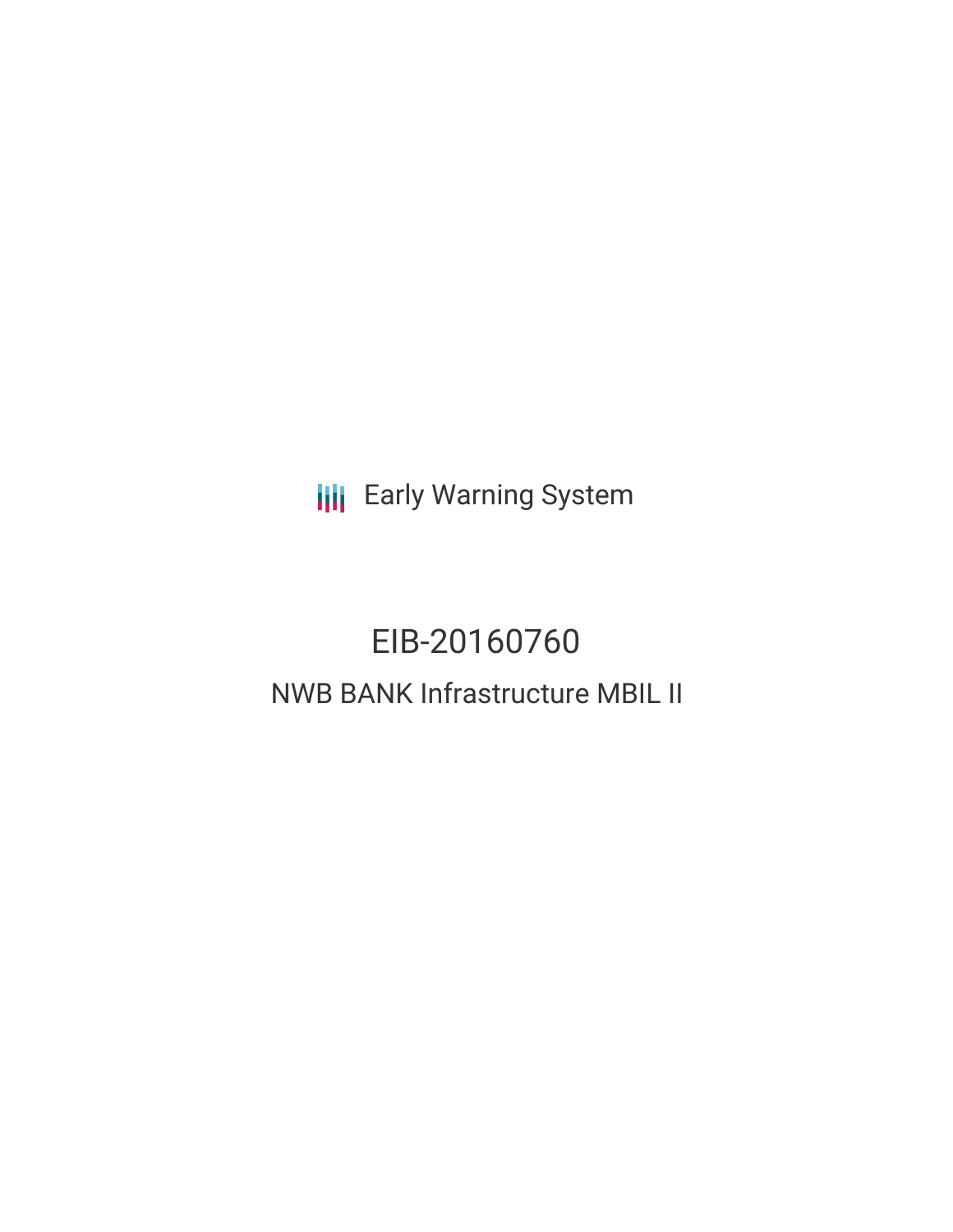

### **Quick Facts**

| <b>Countries</b>               | <b>Netherlands</b>             |
|--------------------------------|--------------------------------|
| <b>Financial Institutions</b>  | European Investment Bank (EIB) |
| <b>Status</b>                  | Approved                       |
| <b>Bank Risk Rating</b>        | U                              |
| <b>Borrower</b>                | NEDERLANDSE WATERSCHAPSBANK NV |
| <b>Sectors</b>                 | Finance                        |
| <b>Investment Type(s)</b>      | Loan                           |
| <b>Investment Amount (USD)</b> | \$266,00 million               |
|                                |                                |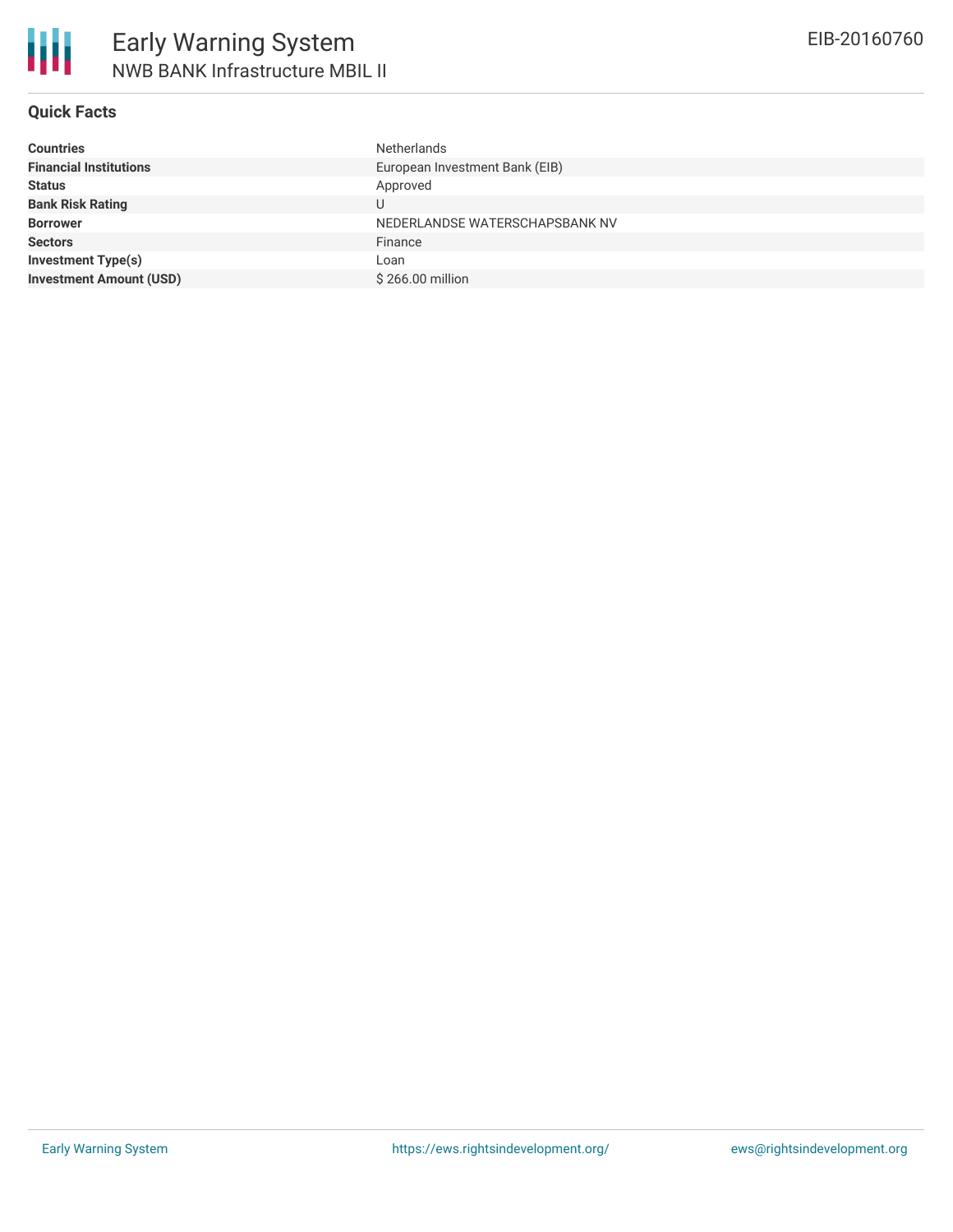

## **Project Description**

This project involves a loan with the second largest national promotional bank in the Netherlands to finance small and medium-scale projects promoted by public sector entities such as water authorities and housing corporations. According to bank documents, sub-projects will primarily be investments in flood protection and urban development including social housing.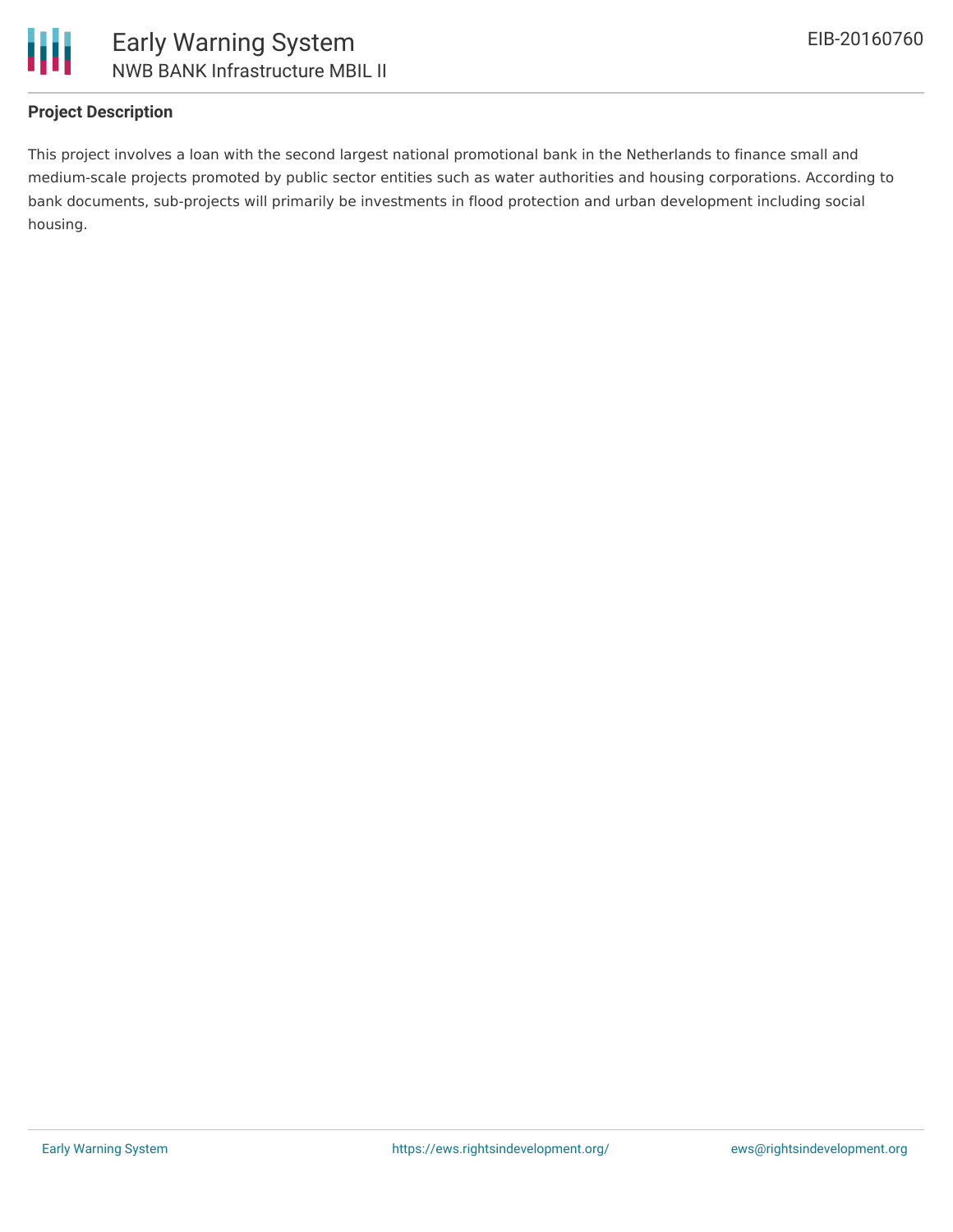### **Investment Description**

European Investment Bank (EIB)